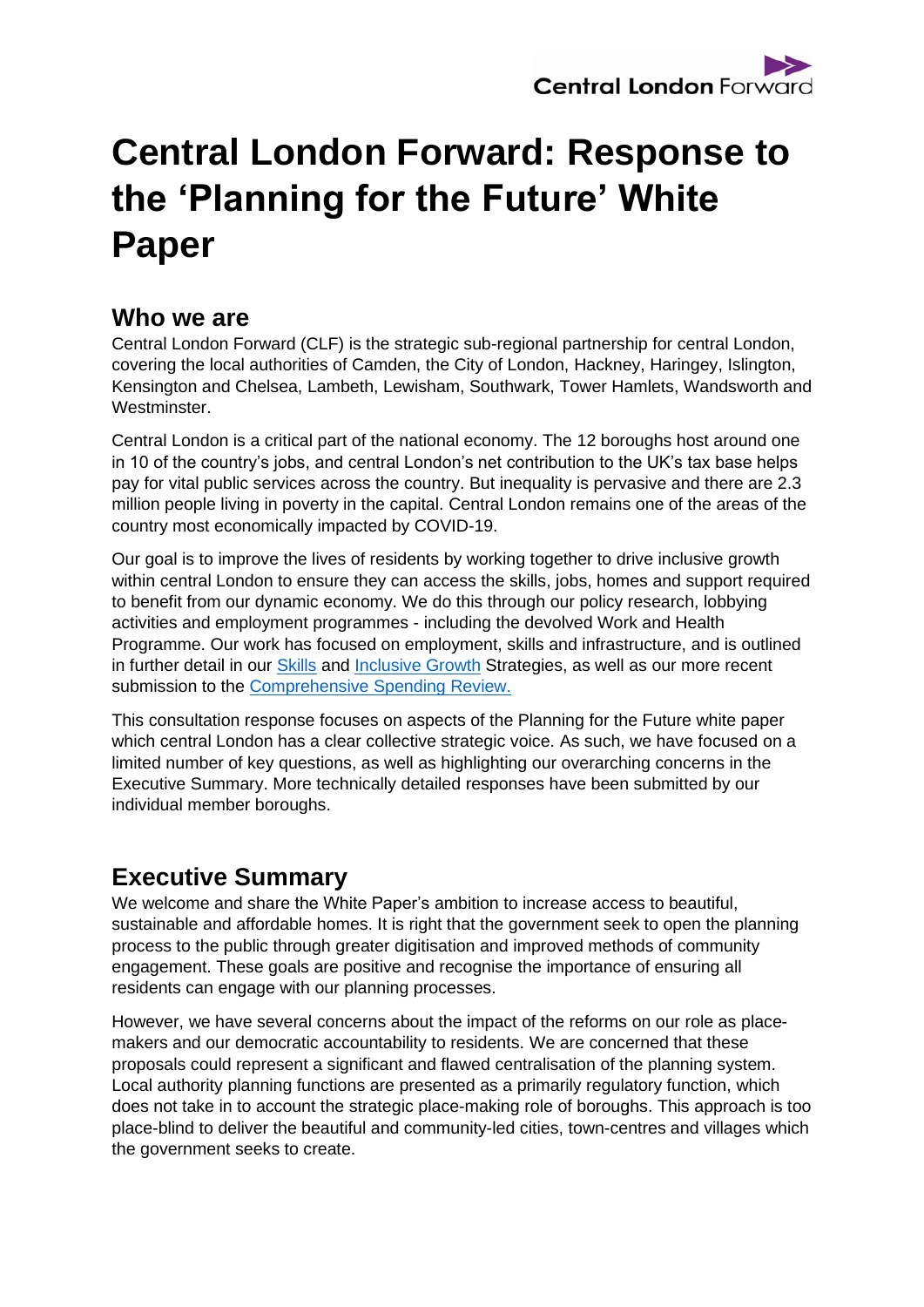

CLF supports the Paper's ambition to simplify and speed up the planning process in order to facilitate an increase in building and greater community engagement. But the Paper does not set out how the proposals will work in as historically, architecturally and geographically varied a country as England. The differences of our cities, town centres and countryside should be celebrated and supported.

This is especially true for central London. Central London is a densely built and diverse area, reflecting thousands of years of settlement, an intensely global past and present, and a continued openness to new ideas and ways of living. It would be too much to expect a single set of national policies to be effective in enabling sustainable and effective planning not only in an area as complex and layered as central London, but for all the regions in England. This approach means that little consideration is made in the paper of how the proposals will work within locally specific governance arrangements – it surprising for example that there is no mention of the London Plan.

The government should also consider whether now is the time to introduce such fundamental changes to the planning system. Even if done quickly, without obstacle and with all necessary resource, the process will be highly disruptive for both councils and developers as they work to build, implement and understand the new system. The new approaches will require significant resource and upskilling of staff and high degrees of uncertainty in the short to medium term for developers. Enabling investment, regeneration and adaptation to new ways of working and changes to the high street caused by the pandemic will be a key part of the recovery. The proposals in this paper could in the short to medium term reduce much needed investment as developers pause planning applications to ensure they understand and can work within the current system.

An important next step must be working closely with local government to provide greater clarity on what many of these proposals will mean practically. The focus on simplifying guidance and centralising policy means that it is often unclear in the paper how proposals will work in different geographies and communities.

The Paper also focuses almost exclusively on housing and does not discuss in detail the implications for infrastructure, transport, commercial and retail developments, or waste disposal. Mixed use properties form a significant proportion of many of the new developments in central London and should be considered as part of the scope of these proposals.

The profound and fundamental changes to the planning system which are set out in the Paper will require significant local and parliamentary scrutiny if they are to be implemented effectively. We would be happy to work with the Department to bring together representatives from across central London to discuss the proposals in more detail.

#### **London is already building**

It is important to state that central London boroughs and the wider region are already taking significant steps to meet and exceed the challenging housing targets set out in the 'Intend to Publish' London Plan. The 2018/19 pipeline of permitted homes in London is 305,289 - the highest ever recorded**.** 69,300 homes were granted permission in London in the year to September 2019, higher than the London target in the Intend to Publish London Plan.

It is therefore simplistic to argue that the planning system is the main barrier to development, and any housing delivery test should be measured against planning permissions not completions. We are concerned that the proposed national allocation algorithm places an untenable level of expectation on local areas and fails to take in to account the competing pressures on land within an urban environment. CLF boroughs have some of the most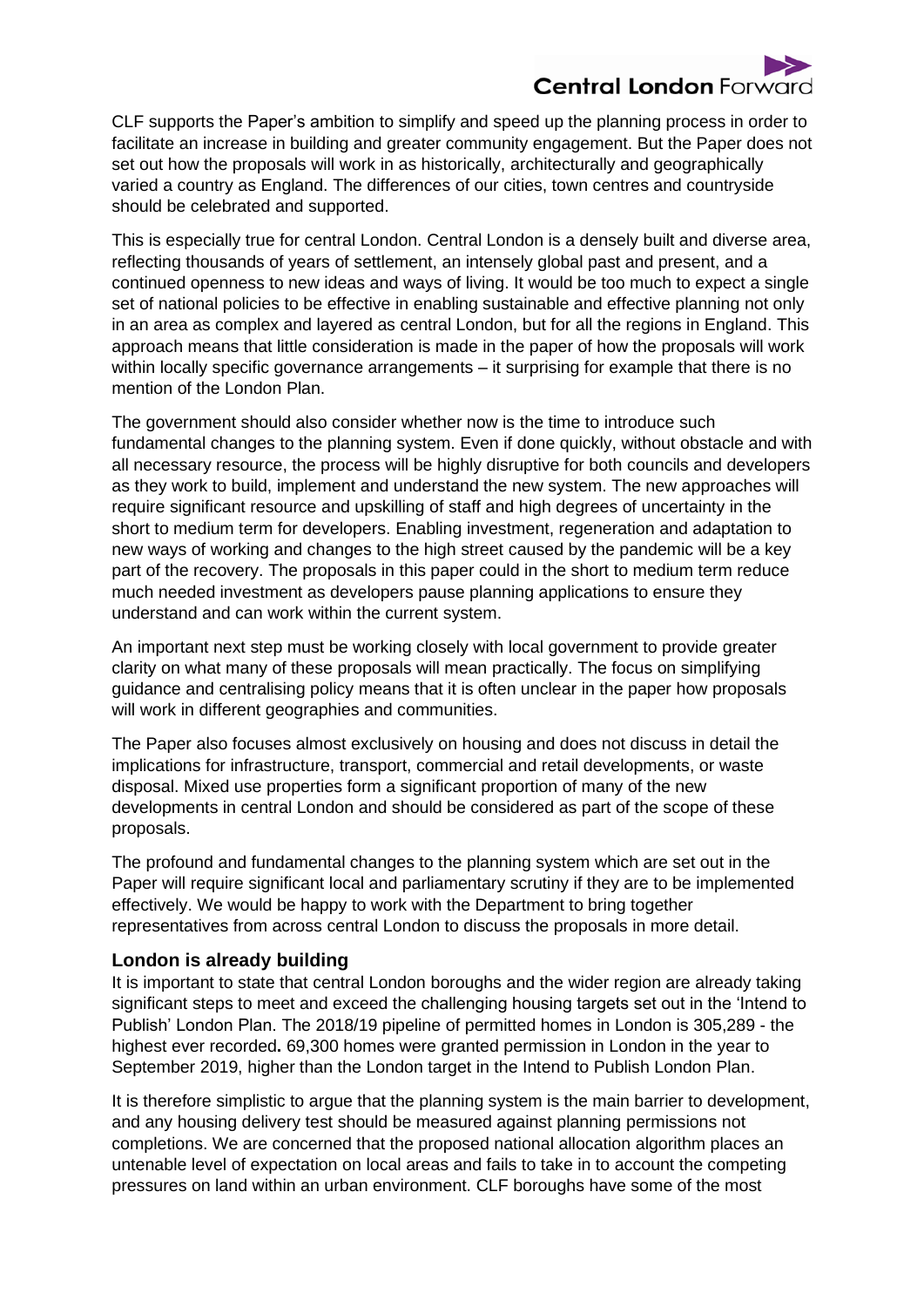

expensive land values in the country and there is a clear risk that these proposals could result in the highest housing targets being imposed in the most densely built up areas.

Any activity taken by government to increase homebuilding must also consider the role of developers and work to prevent land banking and delays or failure to act on granted planning permission.

We believe that there is a need for those who set targets to enter dialogue with local authorities and local people who know their neighbourhoods best.

#### **Zoning risks increasing not reducing complexity in current system**

Central London is a complex and architecturally dense area in which zoning will be impossible to implement in the way in which it is described in this White Paper. One street or even one section of street may require multiple zones – a process which would not only be burdensome for a council to identify and to develop design guides for but ultimately unhelpful for developers who would need to then submit applications potentially spanning multiple zones. In some areas of central London, it is likely that one side of the street would be classed as a Conservation are and therefore protected, while the other would be classed as 'renewal'. For different sides of the same street to have a fundamentally different planning regime is untenable. This is confusing for ordinary residents engaging with the system on small development.

The majority of central London is likely to be allocated as 'Renewal' or 'Protected' and will require the oversight and involvement of our planning teams regardless. This risks the creation of two parallel systems – one for the Renewal and Protected Categories and one for the Growth Category. There will also be a number of 'windfall sites' which did not come forward at the Local Plan stage and there will be no guidance or local policy available to get the best development on these.

We are also concerned about the lack of clarity around the 'Renewal' category. The 'gentle densification' described under this category is a limited form of development – it is unclear if this is will work in central London which will require a more varied approach than less densely urban areas.

Lastly, the proposals on zoning could have unforeseen impacts on land value – with areas designated as 'growth' being more valuable. This could further exacerbate affordability concerns. This could especially be the case in central London where there is a significant difference in value between residential and other uses.

## **A focus on digital is welcome – but proposals risk undermining community involvement and local democratic accountability**

The proposals in the Paper introduce worrying limitations on community involvement beyond the Local Plan stage and significantly limit the opportunities for residents to be heard. We are concerned that this will reduce overall engagement. This threatens to reduce the ability of residents to comment on individual developments and takes control away from locally elected politicians. Clarity is needed on the role of communities, Planning Committees and Neighbourhood Forums. As the paper rightly argues, buildings and developments are key to a place's character. Decisions regarding local areas must be made as locally as possible to reflect this.

We welcome the proposals to improve the communication of often complex planning proposals through greater digitization. We look forward to working with government to develop new systems to make the planning system more accessible to all users. As the White Paper rightly identifies this will need to be accompanied by significant investment in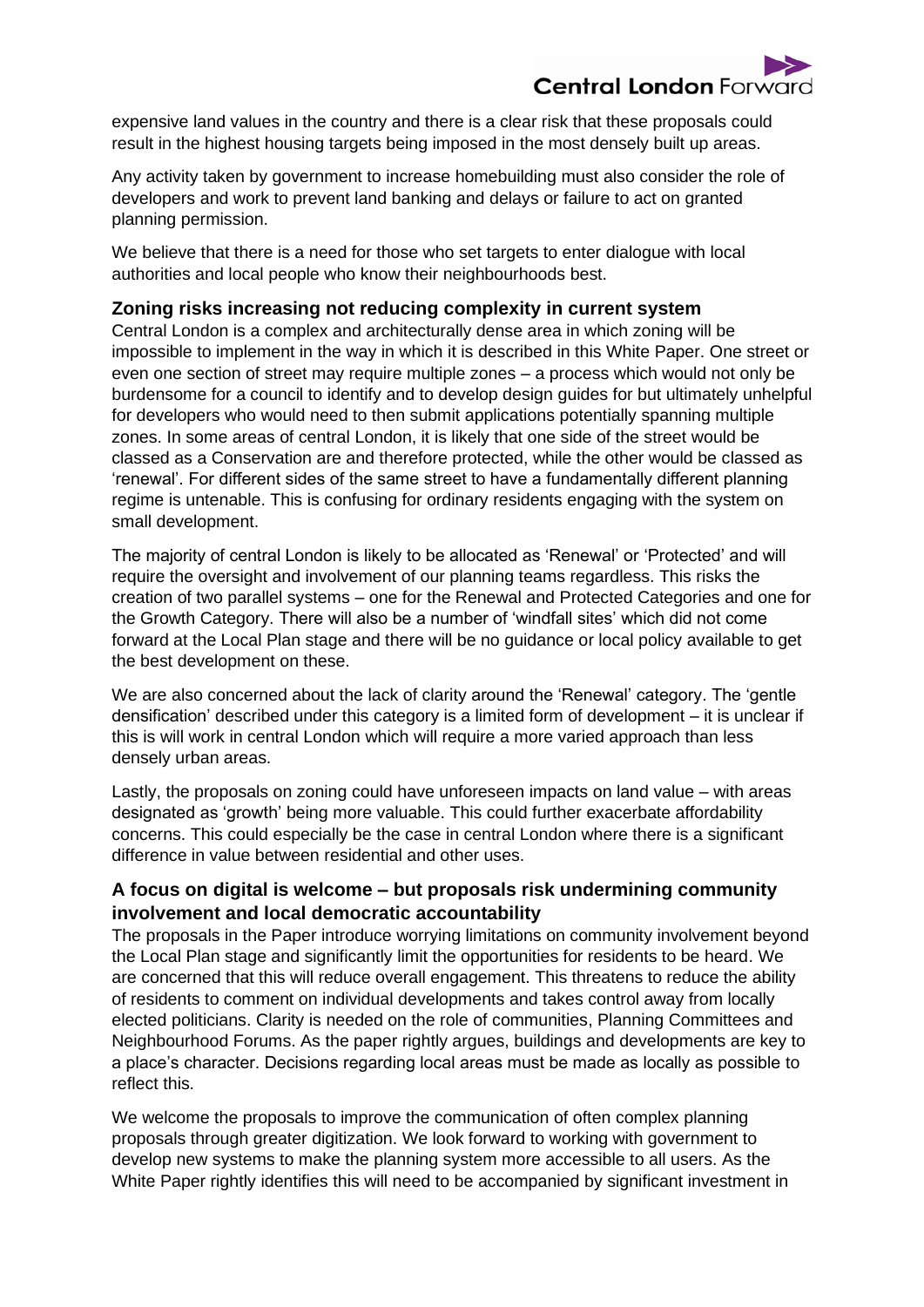

staff skills and software. The government must ensure that local authorities have access to support and resource to implement this.

However, we remain concerned that the proposals could make it more difficult for digitally excluded residents to find information on planning policies. We recommend that a hybrid model is taken with both online and paper-based approaches used.

## **Replacing CIL and S106 with a National Infrastructure Levy could impact on affordable housing, local government finance and employment and skills provision**

Proposals to replace the Community Infrastructure Levy (CIL) and Section 106 (S106) with a nationally set flat rate Infrastructure Levy could be severely detrimental to central London boroughs. The changes present a threat to our borough's delivery of affordable housing as Section 106 is one of the few mechanisms at the disposal of local authorities to deliver affordable housing.

There are also financial concerns relating to these proposed changes to CIL and S106 and the proposals risk a reduction in funding to local government. Shifting requirements for developers to pay their levy only on occupation of the site poses a worrying and unnecessary financial risk to local authorities by requiring them to take out loans which could then be impacted by any issues in the progress of the development. This is unenforceable as once the property is occupied there is no collateral – at present properties cannot be occupied unless the obligations are paid.

The high development costs in central London and the significant variation between boroughs means a nationally set flat rate of levy would be unviable for our boroughs to finance development mitigations such as schools or improved roads. Local authorities must have the ability to set this levy themselves.

Finally, the planning White Paper does not take into consideration how S106 is used by local authorities to improve employment and skills opportunities in their area, or other improvements such as carbon-offsetting by placing obligations on developers. We urgently need more clarity on how changes to CIL and S106 will impact local authority's ability to place obligations on developers.

## **Borough are ambitious in tackling the climate emergency and building quality homes**

It is welcome that the government is committed to net-zero carbon by 2050. But for many of our members this will be a step backwards in their ambition on stricter targets which they are already successfully working to meet with developers and communities. Local areas should be enabled to go above and beyond national targets, not only on net-carbon but in other aspects of the system such as affordability and quality.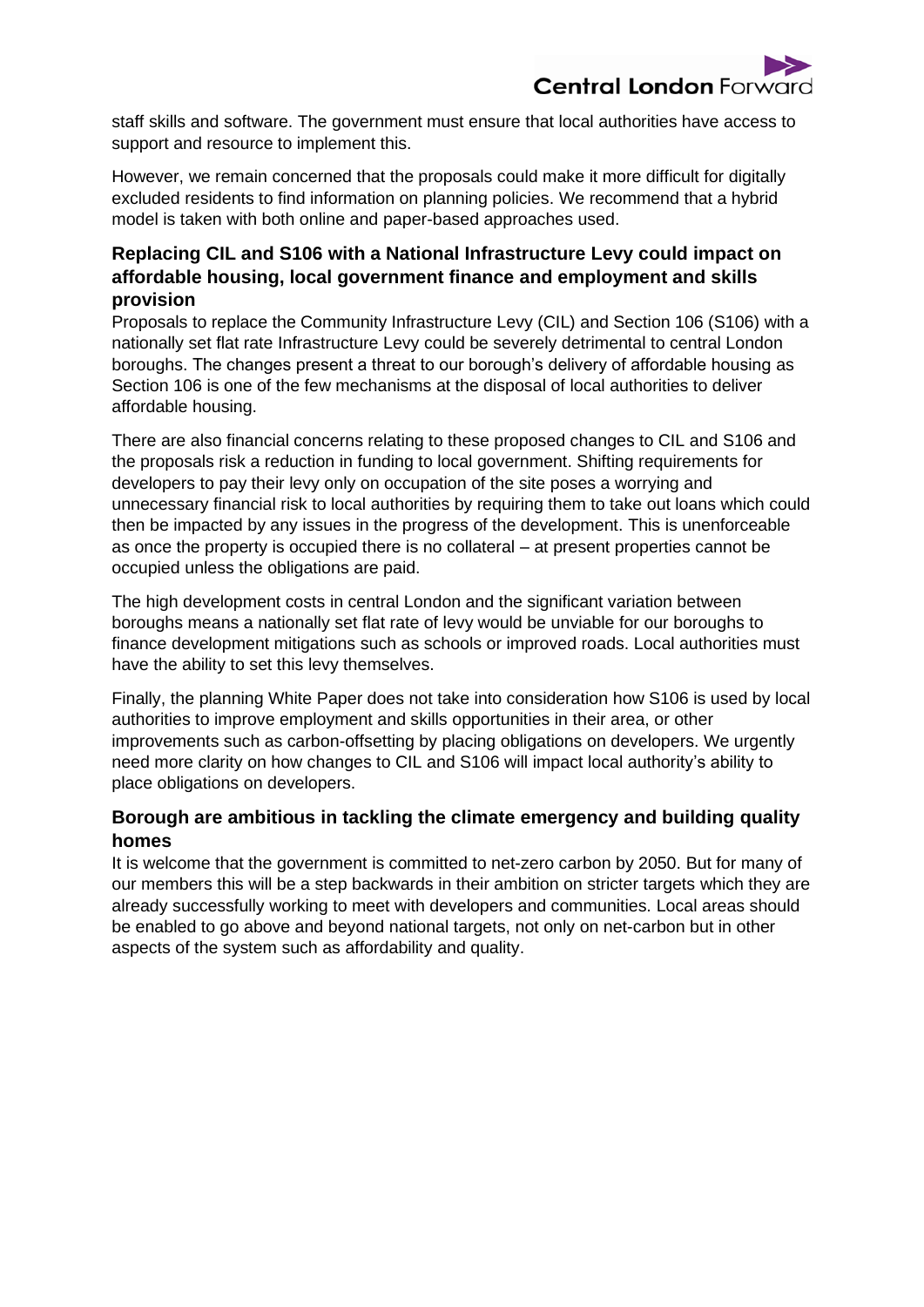

# **Pillar One – Planning for Development**

*1. What three words do you associate most with the planning system in England?*  N/A

*2(a). Do you get involved with planning decisions in your local area? [Yes / No]*  N/A

*2(b). If no, why not? [Don't know how to / It takes too long / It's too complicated / I don't care / Other – please specify]*  N/A

*3. Our proposals will make it much easier to access plans and contribute your views to planning decisions. How would you like to find out about plans and planning proposals in the future? [Social media / Online news / Newspaper / By post / Other – please specify]* 

N/A

*4. What are your top three priorities for planning in your local area? [Building homes for young people / building homes for the homeless / Protection of green spaces / The environment, biodiversity and action on climate change / Increasing the affordability of housing / The design of new homes and places / Supporting the high street / Supporting the local economy / More or better local infrastructure / Protection of existing heritage buildings or areas / Other – please specify]* N/A

*5. Do you agree that Local Plans should be simplified in line with our proposals? [Yes / No / Not sure. Please provide supporting statement.]* N/A

*6. Do you agree with our proposals for streamlining the development management content of Local Plans, and setting out general development management policies nationally? [Yes / No / Not sure. Please provide supporting statement.]* No.

Central London is a densely built and highly diverse area. One set of generic national policies will not be enough to take in to account the huge variation in local circumstances across the country or even within regions. Coastal areas, industrial hubs, rural communities and urban centres have significantly different planning requirements.

Central London boroughs have different local policy approaches which have been shown to be successful, viable and deliverable, such as car free housing, securing apprenticeships and training for local people through new developments and protecting the character of unique historical and culturally sensitive areas.

These local approaches are also key in insuring that planning has a positive influence for the local community and environment. A useful example of this is basement development - a significant and contentious matter in a small number of London boroughs but of little concern to most of the rest of the country. It would not be appropriate for there to be a national policy on this matter but is a vital policy to us. Given the extraordinarily high land value in many areas of central London, boroughs such as the Royal Borough of Kensington and Chelsea have detailed and unique Basement Policies to account for the unusually high number of basement developments in this area. RBKC's unique policy has greatly reduced conflicts between neighbours and those implementing basement developments and has proved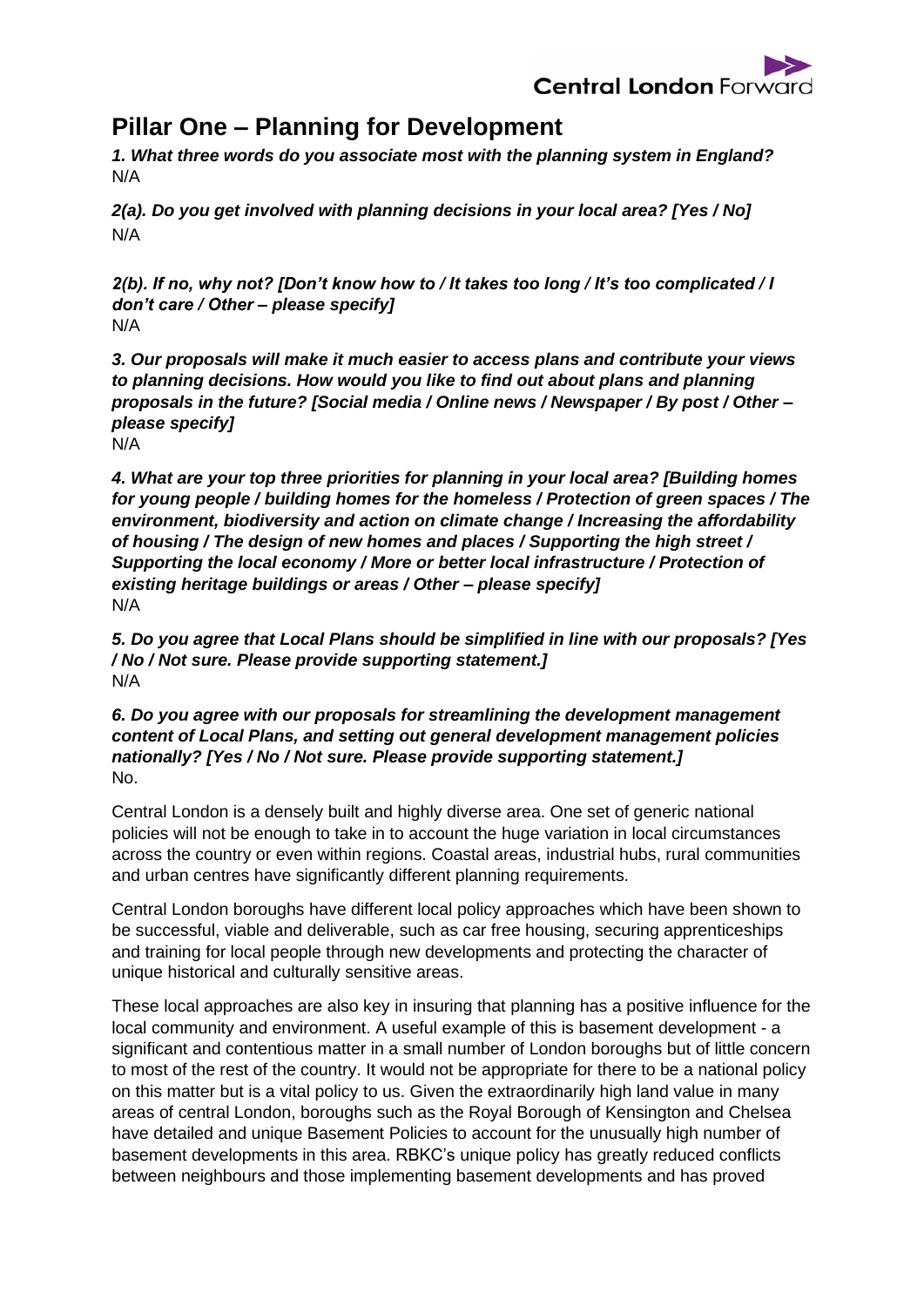

highly cost-effective. In the five years before the adoption of the policy 266 applications were refused, with the associated appeals. In the three years following adoption this dropped to just 45 refusals and 352 permissions. This level of local nuance must be retained in any new planning system.

If councils do lose the ability to set local policies then national policy will need to be world beating on vital issues such as climate change, affordable housing and inclusive growth and the role of the London Plan will need to be protected if not strengthened. We are also concerned that we would lose the ability to protect employment uses. The strong differential in values for residential use far exceeds those of other uses in central London so there will be an incentive to convert to residential if there is not local policy protection. This could have a strong negative impact on areas with unique and thriving economic uses such as the music industry – a potentially key aspect of economic recovery in central London.

CLF also wishes to note that the White Paper suggests on page 59 an intention to pass the obligation to protect the special interest of some Listed Buildings on to a third party. This is concerning as it would remove decision making from a democratically elected body. There would be a clear conflict of interest where external accredited consultants who could potentially also work for developers are involved in taking such decisions. If any such change is envisaged it should be the subject of further detailed and widespread consultation.

# *7(a). Do you agree with our proposals to replace existing legal and policy tests for Local Plans with a consolidated test of "sustainable development", which would include consideration of environmental impact? [Yes / No / Not sure. Please provide supporting statement.]*

N/A

## *7(b). How could strategic, cross-boundary issues be best planned for in the absence of a formal Duty to Cooperate?*

The current approach to strategic planning in London, with boroughs and the GLA cooperating on London-wide and cross borough level, should be retained. In particular, the London Plan provides a framework to assist in the delivery of the homes which the capital needs through borough specific housing targets. The continuing role of the London Plan and other spatial development strategies is unclear in the White Paper and further clarity is requested. The London Plan represents an effective level of coordination which would be difficult to replace by a Duty to Cooperate or some other mechanism.

The future role of the Mayor 's office in calling-in strategic planning applications should also be considered.

#### *8(a). Do you agree that a standard method for establishing housing requirements (that takes into account constraints) should be introduced? [Yes / No / Not sure. Please provide supporting statement.]*  No.

CLF strongly disagrees with the proposed introduction of a standard method for establishing housing requirements. Under this method the housing need figure would increase several times over, rising to a figure which clearly does not take in to account the significant restrictions in as dense an urban environment as central London.

The boroughs in London are already densely built up and are also the least affordable. A borough specific allocation based purely on the formula would present an imposable task. London is already delivering a high level of housing given our significant and competing land pressures.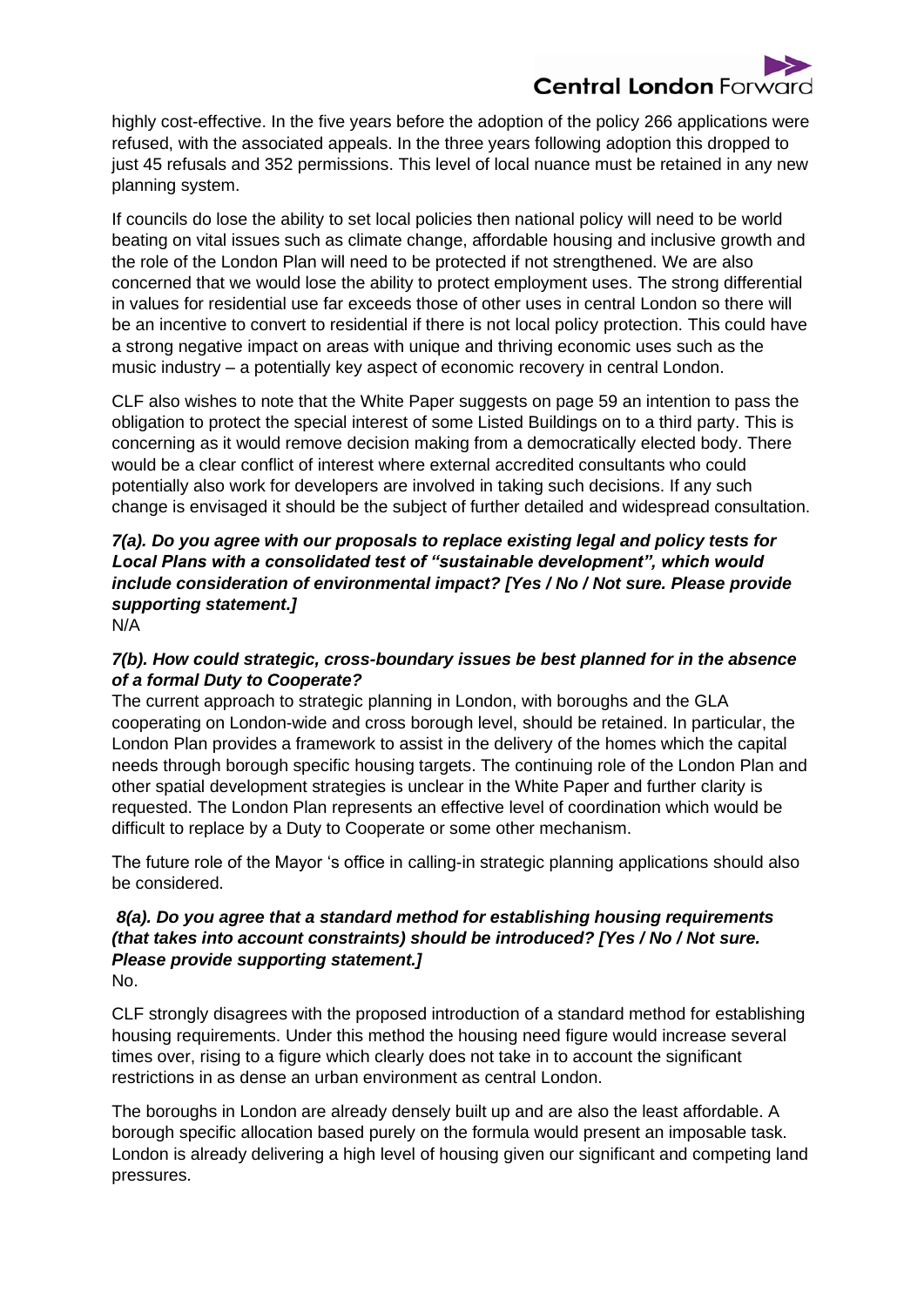# **Central London Forwar**

The London Strategic Housing Land Availability Assessment (SHLAA) 2017 identified what CLF believes is closest to the true capacity of what is deliverable in each borough and then fed back into the New London Plan The 2018/19 pipeline of permitted homes in London is 305,289 - the highest ever recorded. 69,300 homes were granted permission in London in the year to September 2019, higher than the London target in the Intend to Publish London Plan.

Central London areas are less affordable than other areas in the country. This may be in part to unmet housing demand issues, but it is also as a result of an urban and business-focused area being more compact/constrained with limited opportunities for larger scale residential developments. Central London has significant competing land pressures – we are home to many of the UK's greatest economic assets, including high-profile educational institutions, health organisations and other major businesses linked with sectors such as the knowledge economy. If housing requirements/targets were to be set at a national level then consideration needs to be given not only to environmental constraints (heritage and green assets) but also economic constraints relating to competing land pressures (and the need to deliver good jobs and a more inclusive economy) and constraints/opportunities relating to infrastructure provision.

We urge the government to fundamentally rethink this aspect of their proposals and enable local authorities to set realistic targets based on land capacity as we have done through the London Plan. No amount of new housing will make central London land or housing values the same as elsewhere

#### *8(b). Do you agree that affordability and the extent of existing urban areas are appropriate indicators of the quantity of development to be accommodated? [Yes / No / Not sure. Please provide supporting statement.]* See response above

#### *9(a). Do you agree that there should be automatic outline permission for areas for substantial development (Growth areas) with faster routes for detailed consent? [Yes / No / Not sure. Please provide supporting statement.]*  No.

We are concerned that development in areas marked for growth will have significant matters to consider that go beyond design and technical issues. A failure to consider acceptability of individual developments for potentially very significant sites will have long term implications, including but not exclusive to local infrastructure, housing, health and wellbeing, sustainability, the public realm, and employment. If the Local Plan were to grant automatic planning permission it is essential that enough information is available for communities to understand exactly what is planned in their area so that engagement is meaningful. For Growth Areas it must be a requirement that masterplans and design codes are prepared as part of the Local Plan so residents can shape the future of their areas. Without this information automatic planning permission should not be granted given it is proposed that consultation and member involvement would be severely constrained later in the process. This will however be an intensive and resource heavy process and will require significant upskilling and preparation by boroughs which must be supported by national government.

This proposal could also have unforeseen impacts on land value. Land in growth areas with a presumption in favour of development will increase land value which risks further exacerbating affordability concerns. This is especially the case in places such as central London where there is a significant difference in value between residence and other uses.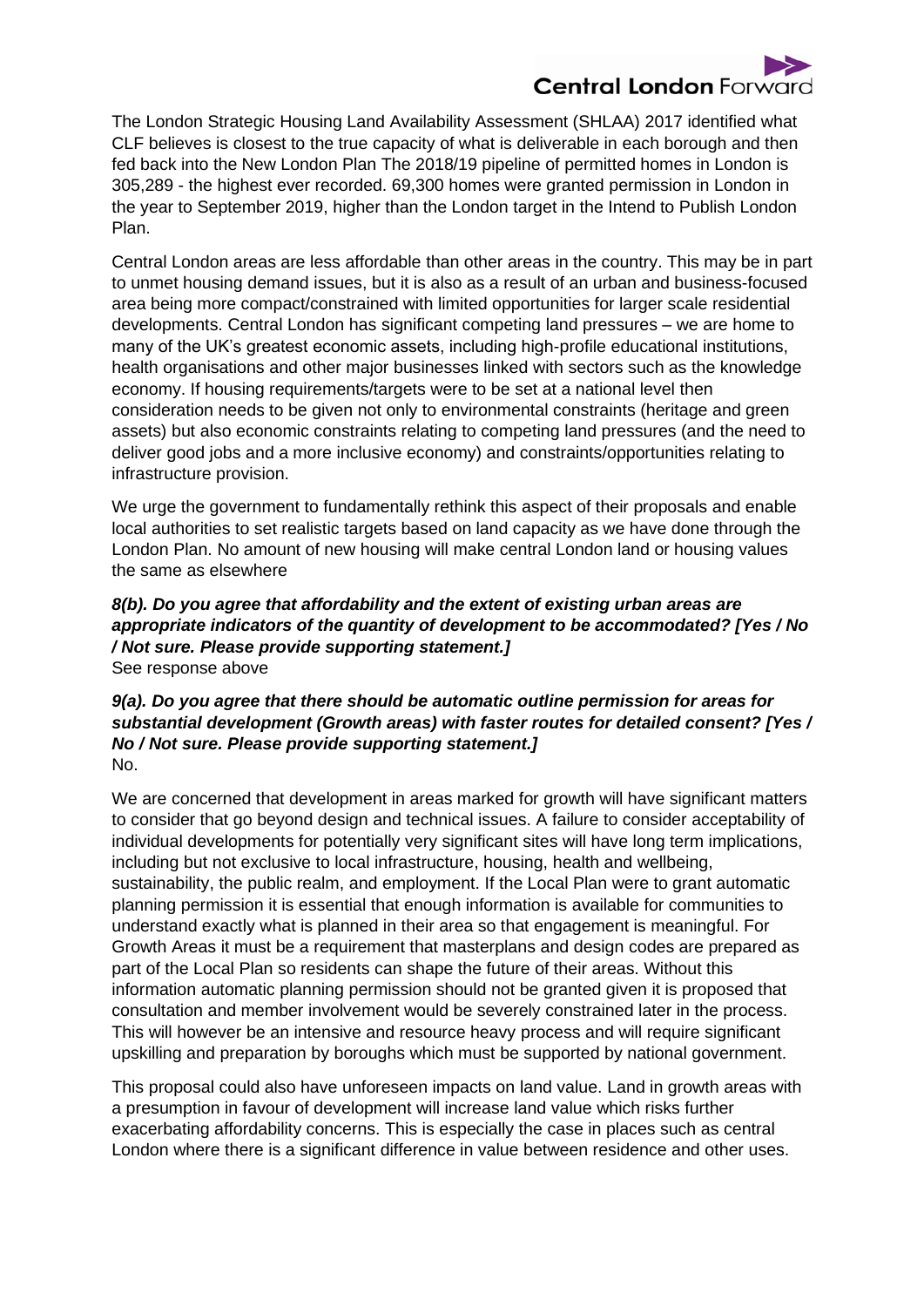

## *9(b). Do you agree with our proposals above for the consent arrangements for Renewal and Protected areas? [Yes / No / Not sure. Please provide supporting statement.]*

No.

Renewal and protected areas are likely to cover a substantial proportion of land in individual local authorities in central London and the idea that a local plan will be able to cover most development scenarios and positively plan for all of this would be very difficult – especially given the proposed time limits for plan production. In complex urban areas such as central London what should be considered 'protected' is highly subjective. A case could be made that given our unique character, history and economy the whole of central London could be zoned in this way. Several of our boroughs are concerned that there should not be too great a difference between the planning policies used for protected and renewal areas in order to facilitate a more nuanced and place-lead approach. A restrictive zonal designation process risks both over and underdevelopment.

This also does not take in to account the high proportion of windfall sites which will still require full planning applications or in this case will be developed under generic Development Management policies, risking increasing homogeneity. Again, without detailed information it is difficult to envision how this proposal will work in a local plan and in practice through applications.

The option in proposal 1 is preferred for permission routes in renewal and protected areas whereby applications for development would be determined as they are now, by the existing process.

#### *Renewal*

Greater clarification is needed as the term "renewal" implies something different to what is being advocated. "Renewal" indicates a greater scale of intervention than "gentle densification", smaller scale development and infill in existing built areas. If only 'gentle' intensification is encouraged in these areas the inference is that little or no intensification would be possible in protected areas. This needs to be clarified as this could mean very different things to local communities and property developers. Indicating clearer baseline levels would be welcome.

#### *Protected*

In principle we welcome the ability to designate "protection" areas and the explicit recognition that these areas must be subject to more stringent development controls. We also welcome the recognition that conservation areas are likely to form a component of these protection areas. However, we would caution against the reliance of design patterns to determine proposals in these areas. By their very nature they will require a detailed and bespoke approach if we are to avoid homogeneity and bland development which does not reflect the special character of an area.

#### *9(c). Do you think there is a case for allowing new settlements to be brought forward under the Nationally Significant Infrastructure Projects regime? [Yes / No / Not sure. Please provide supporting statement.]* N/A

*10. Do you agree with our proposals to make decision-making faster and more certain? [Yes / No / Not sure. Please provide supporting statement.]* No.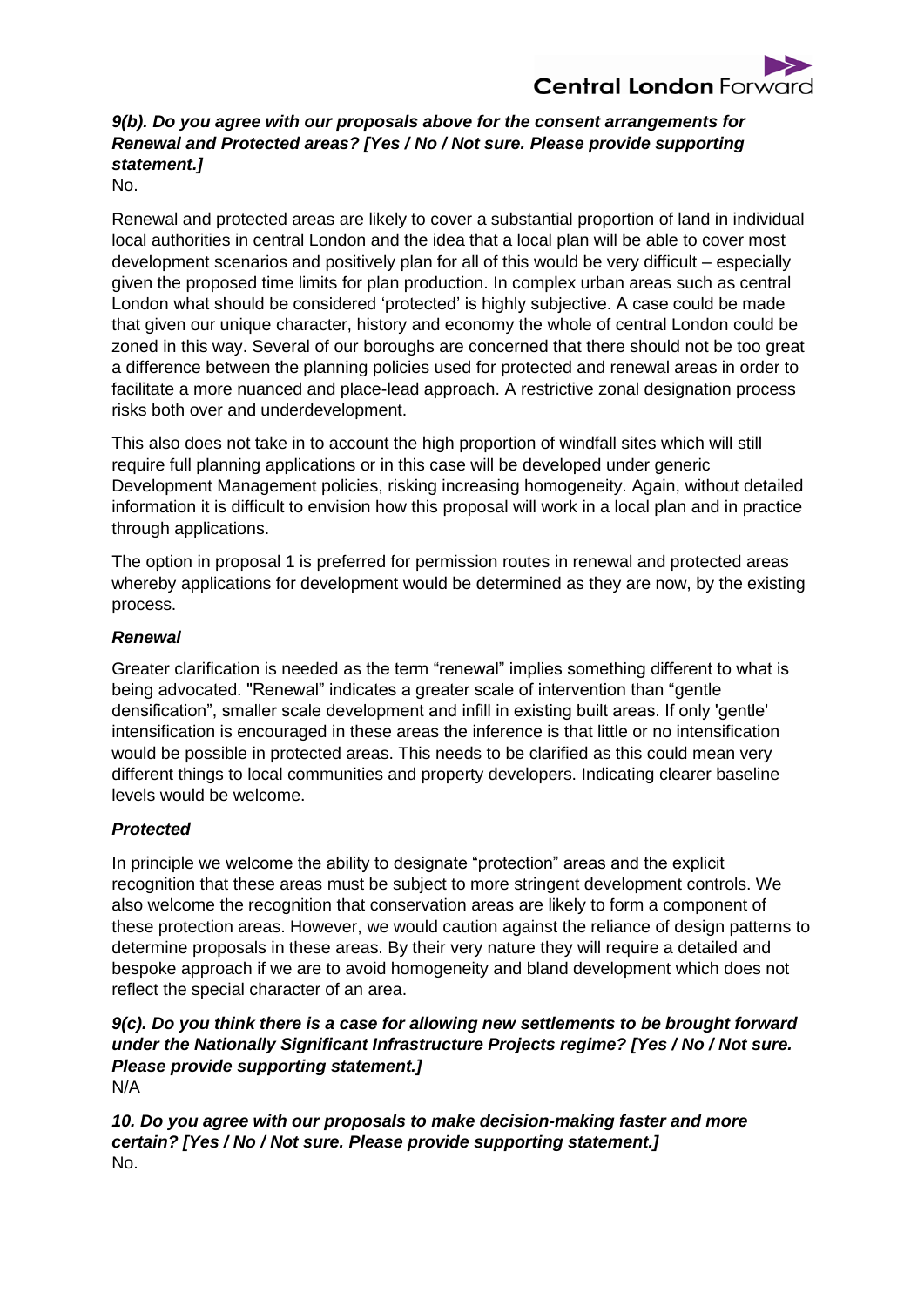

As discussed elsewhere in this response we do not believe the proposals made in the White Paper will necessarily ensure a quicker or more certain decision-making process.

Rather than issues with the current system, the quality of applications and/or the lack of necessary information is more often the cause of the delay. Technology, new software and digital services could all help to address the shortcomings in the quality of submissions and where they achieve this, they could free up planning officers time to spend on assessing the merits of a proposal and delivering timely decisions.

There are also many instances in which a slower process can be of significant benefit to the developer and to the community, as the planning teamwork with developers to ensure that developments are acceptable and compliant with policy. There is no benefit to automatic refunds of application fees and waiving the higher risk to local authorities for refusing applications. If an application is submitted and it is deemed to be unacceptable it is better for the Local Planning Authority to work with the applicant in a proactive way to amend the scheme and to get the right outcome for both parties. The imposition of strict deadlines with penalties will not result in better development. Accepting poorer development which will affect its local area for decades solely to take a decision a few weeks sooner is misguided.

#### *11. Do you agree with our proposals for accessible, web-based Local Plans? [Yes / No / Not sure. Please provide supporting statement.]*

Yes in regard to accessibility and digital changes. No to a reduction in opportunities for communities to engage with the planning process.

CLF strongly supports proposals within the document to increase the accessibility and visibility of Local Plans online. Digital platforms are a positive move in streamlining systems and capturing important data. Proposals to work with local government to increase the resource and skills of local authority planning teams to do this are welcome. However, it is important that other mediums and tools are used to ensure the whole of our local communities are aware of and able to comment on proposals. This is especially important for groups who are more likely to be digitally excluded, such as older and/or disabled people. As such there is a need for proposals to publicised over a range of different mediums including digital tools and more traditional outreach methods such as site notices, information posters and newspaper adverts.

The proposal to only allow for engagement at local plan stage significantly reduces the ability for local people to influence proposals and shape their areas. It would also not be representative of more transient populations. For many people planning proposals only become 'real' and understood once a specific proposal has been submitted – this often seen in application process, where complaints are only made towards the end of the process. While our preference is that a system for community comment on individual developments be retained, it would be appropriate to have as a minimum a multi-stage consultation process for a Local Plan based approach.

## *12. Do you agree with our proposals for a 30 month statutory timescale for the production of Local Plans? [Yes / No / Not sure. Please provide supporting statement.]*

Not sure.

A 30 month Local Plan timescale is arbitrary given that we do not know how these plans will work in practice. For example, the White Paper does not define what community engagement – a key part of building the Local Plan – would entail. It is probable that the categorisation process will be hugely contentious in many areas, with many residents and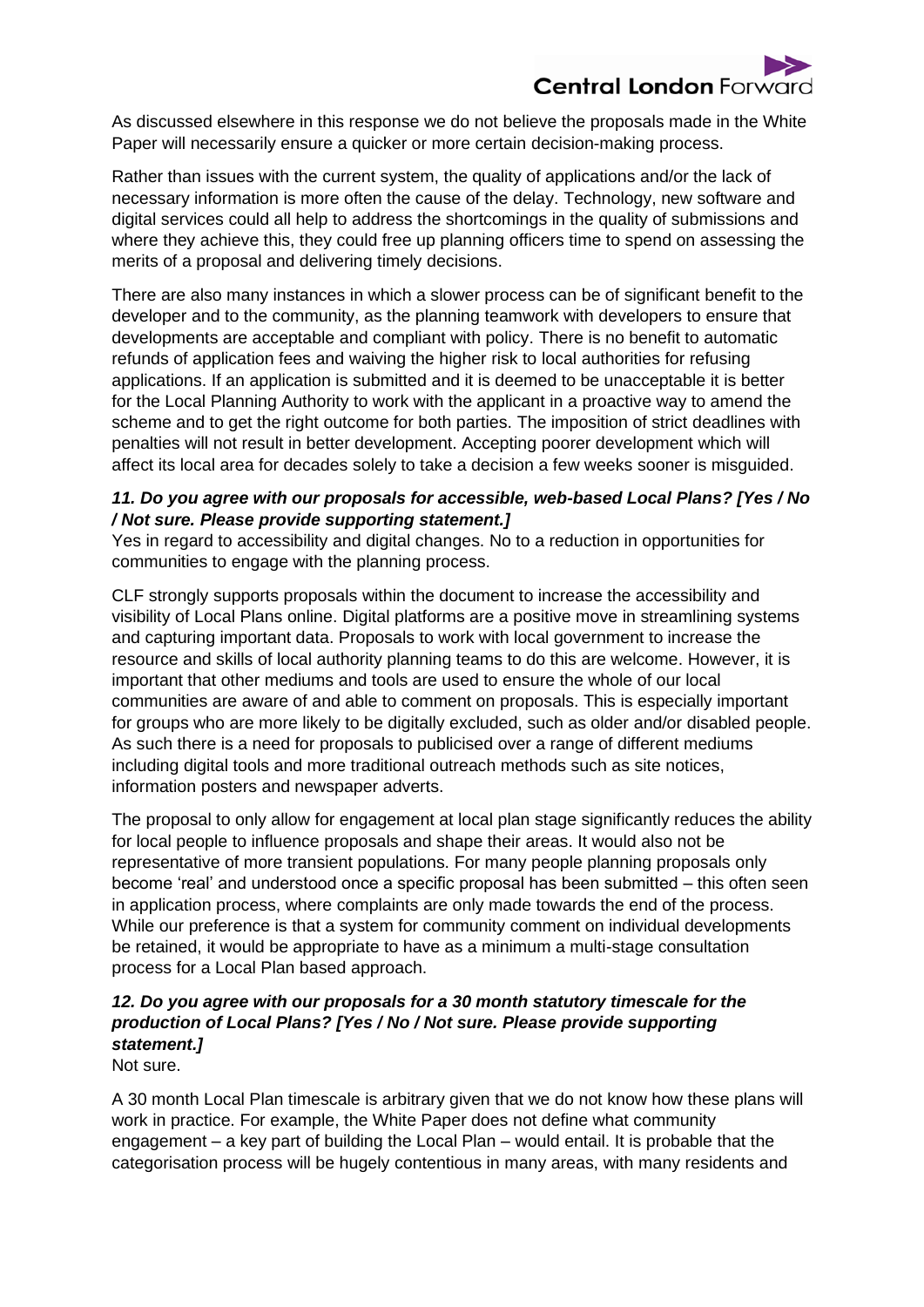

stakeholder groups wanting to have their say. It may be more appropriate to reconsider these timescales once proposals have been developed further.

The Local Plan process only seems to allow for a single stage of consultation. This is done at Stage 1 when all that is being considered are the three zones. The second time when the public is asked to comment on is at Stage 3 when the plan is already submitted for examination. Given that this new system is about setting the principle of development or granting automatic planning permission and in some cases deciding on the design envelope, the process does not allow meaningful public involvement in any of these matters

#### *13(a). Do you agree that Neighbourhood Plans should be retained in the reformed planning system? [Yes / No / Not sure. Please provide supporting statement.]*  Yes.

#### *13(b). How can the neighbourhood planning process be developed to meet our objectives, such as in the use of digital tools and reflecting community preferences about design?*

The work of volunteers must be recognised under a reformed planning system. Neighbourhood forums are a key part of our planning system and a vital tool in ensuring that residents can effectively engage. They depend almost entirely on the goodwill and commitment of volunteers who are dedicated to improving their local areas. Currently it takes too long to produce a neighbourhood plan and there is not enough to resource to support the process. Neighbourhood Forums want no reduction on the duration of their Neighbourhood Plans based on the amount of effort it takes from dedicated volunteers to get a plan adopted. Greater certainty and more funding will encourage more people to volunteer their time and make sure neighbourhood plans play as full a role as possible in building better and building beautiful.

#### *14. Do you agree there should be a stronger emphasis on the build out of developments? And if so, what further measures would you support? [Yes / No / Not sure. Please provide supporting statement.]*

CLF borough planning teams feel strongly that changes to the planning procedures alone cannot create the significant increase in housebuilding which this government envisions. The government must use this opportunity to consider the housing market as a whole. There remain too many developers who fail to use granted planning permission in a timely fashion. The government should consider 'use it or lose it' clauses in planning permission with the ability of Councils to step in where the market does not deliver.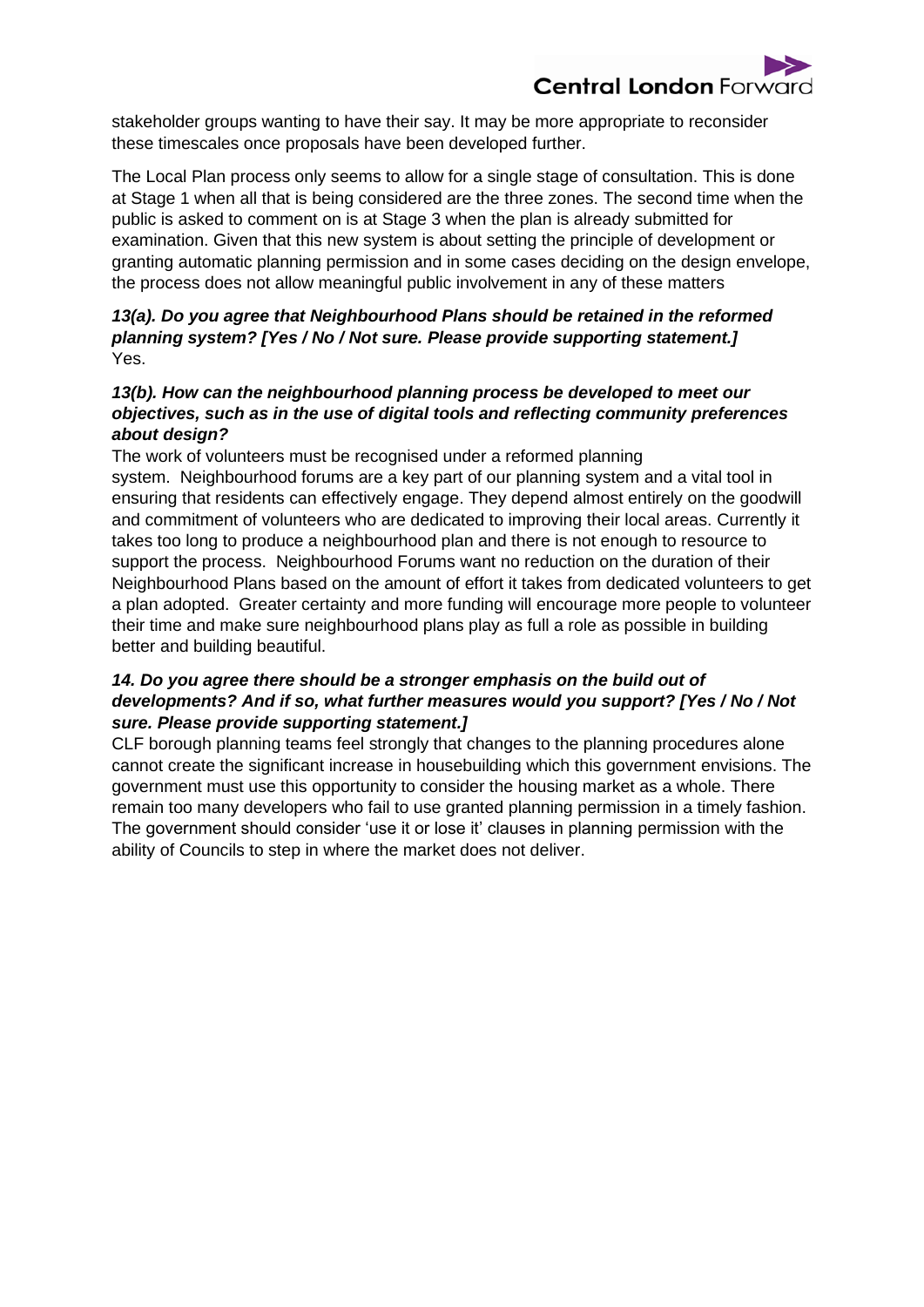

# **Pillar Two – Planning for beautiful and sustainable places**

*15. What do you think about the design of new development that has happened recently in your area? [Not sure or indifferent / Beautiful and/or well-designed / Ugly and/ or poorly-designed / There hasn't been any / Other – please specify]*  N/A

*16. Sustainability is at the heart of our proposals. What is your priority for sustainability in your area? [Less reliance on cars / More green and open spaces / Energy efficiency of new buildings / More trees / Other – please specify]* N/A

#### *17. Do you agree with our proposals for improving the production and use of design guides and codes? [Yes / No / Not sure. Please provide supporting statement.]* No.

The White Paper states that design codes and guides could be brought forward by local authorities, neighbourhood planning groups and applicants. However the document does not recognise the technical skill required to prepare such codes. A design code must be generated from a site layout or masterplan that takes into account all relevant spatial, physical and policy constraints of the site and promotes development that is likely to be viable. This requires multi-disciplinary skills including design, policy, viability and transport. Codes prepared without experienced site planning skills would be limited to high level principles only and could risk fixing designs in the planning system that lack credibility and are not deliverable.

This will require considerable upskilling and resource to deliver, as well as time.

It will also be challenging in engaging with local communities on this, who are more likely to be interested in actual proposals than more abstract designs.

The focus of the design guides appears to be on new development. We would urge the government to allow local authorities to supplement these with local specific policies to guide smaller extensions, mansards etc. This is particularly pertinent to conservation areas, of which central London have a large number. Such local issues cannot be adequately covered in a generic national policy document. We are also concerned about the lack of consideration of other elements of planning policy beyond housing, including infrastructure, transport and commercial and industrial use.

We would wish to query the lack of reference to Health Impact Assessments (HIAs) in the Paper and ask for greater clarity on if/where these would form part of the planning process under these proposals. COVID-19 has clearly demonstrated the importance of homes and open spaces in maintaining wellbeing, especially in an urban and densely populated area such as central London. HIAs ensure that consideration of the potential physical and mental health impacts development may have on new and existing residents is made and that existing inequalities are not reinforced.

## 18. Do you agree that we should establish a new body to support design coding and *building better places, and that each authority should have a chief officer for design and place-making? [Yes / No / Not sure. Please provide supporting statement.]* N/A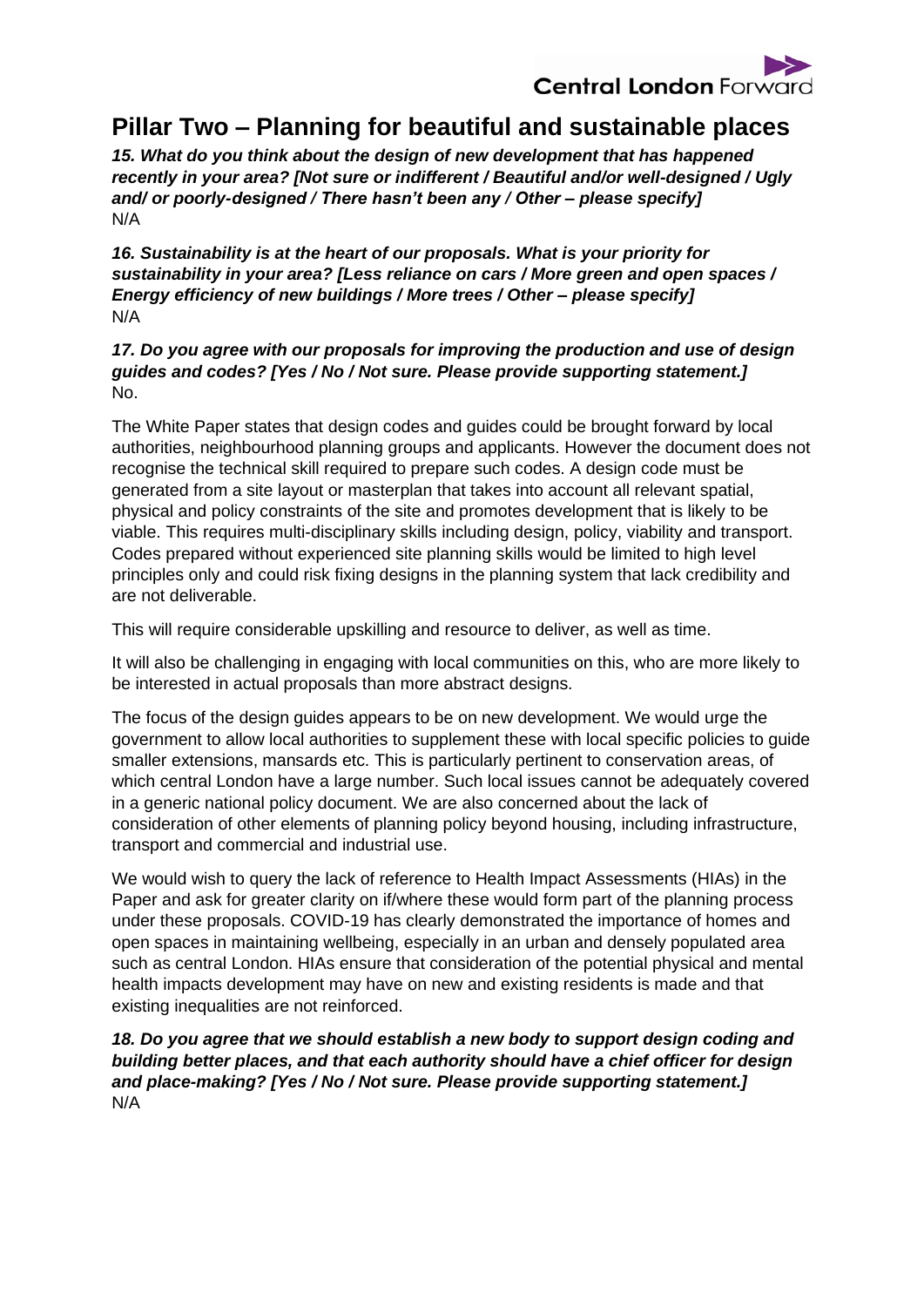

*19. Do you agree with our proposal to consider how design might be given greater emphasis in the strategic objectives for Homes England? [Yes / No / Not sure. Please provide supporting statement.]* N/A

*20. Do you agree with our proposals for implementing a fast-track for beauty? [Yes / No / Not sure. Please provide supporting statement.]*

Not sure.

It remains highly unclear how this will work in practice. We would be concerned that in the absence of local codes or guides that design decisions will have to be guided by generic and standardised national guidance and codes. This means that local government and communities will no longer be able to challenge or veto design at a local level through undertaking a full contextual analysis. This move could serve to stifle creative, imaginative and innovative architectural solutions and design and the desirable diversity and variations within and between areas. It is hard to imagine how a design code could deliver unusual but very successful projects such as Camden's Coal Drops Yard. Pattern books can be a helpful tool in some circumstances but many of London's most famous building have pushed these boundaries and do not conform to them.

Areas such as London, which reflect thousands of years of habitation and a multitude of architectural styles and uses, would require an unwieldy number of codes which would be difficult to implement in practice. Even 'standard' models would need be tailored every time there would be used – an immensely resource intensive process.

It is also of significant concern to us that fast-tracking proposals which comply with a nationally set design code does not meet the Paper's other stated ambition to enable more community engagement at an earlier stage.

A focus on beauty is welcome and key for a city space in which tourism, leisure and hospitality play such a key part of our economy. It should not come at the price of poor function, and must not inadvertently result in buildings which are of low quality or do not meet environmental standards. We are wary of increasing the scope of Permitted Development Rights in central London, which would be a core feature of the fast track for beauty process. This would allow wholescale redevelopment of housing sites under permitted development so long as standard models of housing are employed. In a significant proportion of the most central London boroughs residential development is through infill sites, where relations with neighbours and adjacent heritage sites can be difficult and constrained. These sites are also likely to be high density and multi-use. All these factors make Permitted Development Rights an inelegant tool for 'fast-tracking beauty'.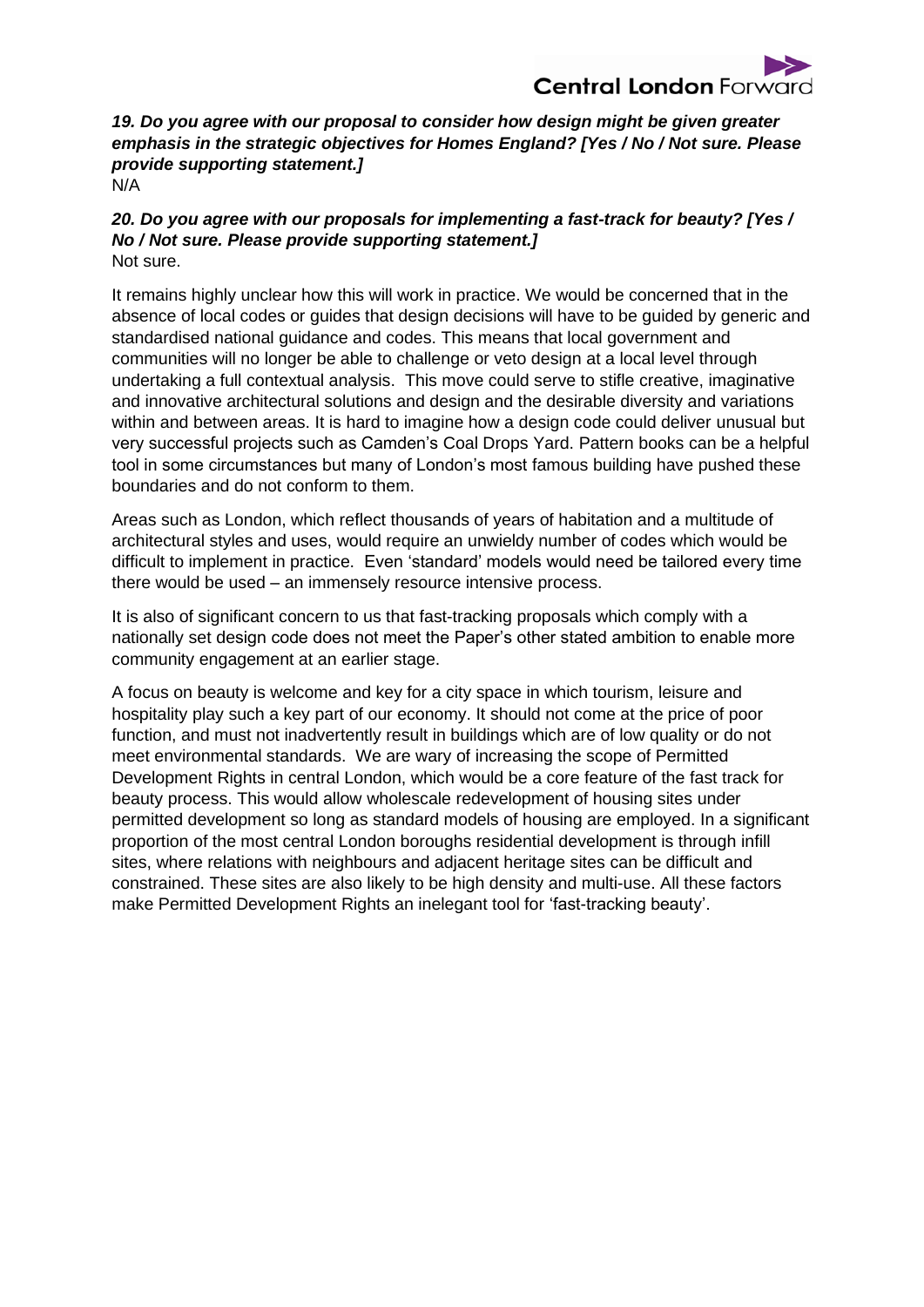

# **Pillar Three - Planning for infrastructure and connected places**

*21. When new development happens in your area, what is your priority for what comes with it? [More affordable housing / More or better infrastructure (such as transport, schools, health provision) / Design of new buildings / More shops and/or employment space / Green space / Don't know / Other – please specify]* N/A

*22(a). Should the Government replace the Community Infrastructure Levy and Section 106 planning obligations with a new consolidated Infrastructure Levy, which is charged as a fixed proportion of development value above a set threshold? [Yes / No / Not sure. Please provide supporting statement.]*  No.

The White Paper incorrectly assumes that local authorities solely benefit from Section 106 (S106) and the Community Infrastructure Levy (CIL) financially through developers' contributions. This was not the intention of either the CiL or the S106. Removal of S106 would prevent local planning authorities using this vital mechanism to manage other aspects of a development and we strongly object to this.

There is a threat that these changes will reduce delivery of affordable housing. S106 agreements are one of the few mechanisms at the disposal of local authorities for facilitating the delivery of affordable housing.

The proposals set out in the paper suggest that developer contributions will be levied at the site's point of occupation and local authorities will be able to take out loans against these levies. This is significantly different to the present system where CIL and most S106 monies are paid on the initiation of the development. By shifting to a system where local authorities must take out loans to mitigate the impact of the development, councils will be forced to take on unnecessary financial risk. Threats of financial risk to the local authority include delays to the development, which frequently occur during large scale construction projects. We recommend that the government remove the proposal that developer contributions will only be paid at the site's point of occupation. We recommend that the current system where it is levied at the start of construction is maintained.

S106 is also an important part of how local authorities deliver more opportunities for employment and skills training in their areas – particularly in London with widespread developments and construction. Planning officials can place obligations on developers to bring jobs and skills training to residents such as requiring developers to deliver a specified number of apprenticeships and/or trainees or employ residents as a percentage of their workforce. Reforms to S106 pose a risk to local authorities using this useful tool to deliver better opportunities for local people. The paper makes no reference to S106 use in relation to employment and skills. We urgently need clarity on this.

CLF's boroughs make good use of Section 106 agreements to improve local employment. Examples include:

- Haringey currently have 30 sites which are obligated to have 20% of their peak workforce be Haringey residents, and provide 1 apprenticeship per £1 million of development cost. [\(Haringey, 2018\)](https://www.haringey.gov.uk/sites/haringeygovuk/files/final_planning_obligations_spd_2018.pdf)
- In Camden, S106 spend on local employment initiatives such as King's Cross Recruit and King's Cross Construction Skills helped in 2018/19 to support 228 local people into apprenticeships, and a further 128 local people into construction jobs [\(Camden,](https://www.camden.gov.uk/documents/20142/1267630/Appendix+1.+CIL+and+Section+106+Annual+Report+2018-19+%28final+combined+-+Scrutiny+version%29.pdf/0bb34a3b-2188-38c6-20d9-98d7446d39dc)  [2019\)](https://www.camden.gov.uk/documents/20142/1267630/Appendix+1.+CIL+and+Section+106+Annual+Report+2018-19+%28final+combined+-+Scrutiny+version%29.pdf/0bb34a3b-2188-38c6-20d9-98d7446d39dc).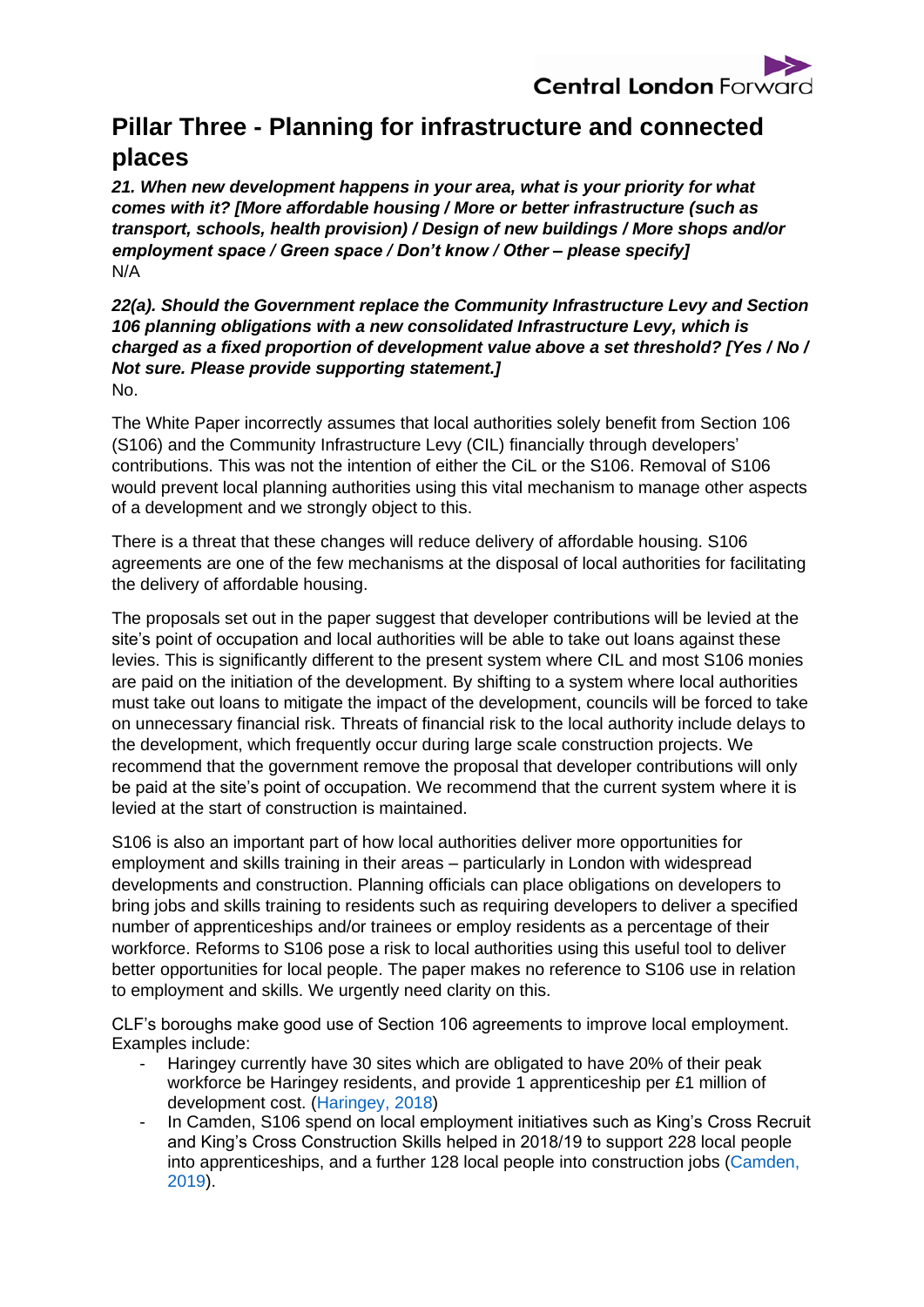

- The Elephant Park development in Southwark is employing over 1500 local people, and a Construction Skills Centre established jointly by developer's Lendlease and Southwark trains over 2000 people per year. [\(Lendlease, 2020\)](https://www.lendlease.com/uk/media-centre/media-releases/over-1500-local-people-now-working-at-elephant-park/). Southwark require one new apprentice or in-work NVQ per each 2000sqm on developments 5000sqm or more. [\(Southwark, 2015\)](https://www.southwark.gov.uk/assets/attach/14555/EIP49-Section-106-Planning-and-CIL-SPD-2015-.pdf). Contributions like these to improving employment and skills is vital especially in the current context, where we have seen over 38,000 fewer apprenticeship starts between March and July this year, including a 44% reduction in Construction and Planning apprenticeships in this period.
- Since Lambeth's adoption of their new Employment and Skills SPD in 2018, Lambeth residents have secured 403 job starts, 44 apprenticeships, and 80 work placements on Lambeth development sites. Their S106 employment and skills commitments have facilitated strong connections with schools, providing essential careers advice and routes into construction opportunities.

Non-financial uses for S106 go beyond skills and employment – for example, carbon offset funding is currently collected by the Camden through the S106 process. The process works well and as there are agreed calculations established from viability assessment then these are not subject to negotiation. They offer an alternative way to reduce the impact of a development when it is impracticable or less viable to deliver carbon savings on site and provide flexibility to developers once minimum on-site requirements have been met. The funding raised is then available to use locally to help deliver carbon savings including innovative opportunities

#### *22(b). Should the Infrastructure Levy rates be set nationally at a single rate, set nationally at an area-specific rate,or set locally? [Nationally at a single rate / Nationally at an area-specific rate / Locally]*  Locally.

A nationally set single rate flat rate levy would be untenable for delivering the affordable homes, infrastructure, and employment and skills support that CIL and S106, set by local authorities, currently brings to London. In 2018/19 London was responsible for 28% of all developer contributions. The higher cost of development in London means that area-specific levies are a prerequisite of these plans having any viably positive impact on the city. Without an area-specific levy these plans would be severely damaging to local authorities' ability to deliver the benefits of developments for their residents. A national rate is likely to be based on average assumptions and would have to be set at the lowest possible level to ensure that low value areas across the country are able to seek and benefit from the Infrastructure Levy. Whilst there may be merit in a national single rate in terms of simplicity and clarity, this will not reflect local development values and therefore reduce the amount of developer contributions to deliver infrastructure for high value areas. This will particularly be the case for central London.

A locally set levy (that does not preclude authorities' ability to set obligations) would be the preferable outcome. Local authorities would therefore be able to tailor the levy to their needs. Within London there is significant variation in land value. For instance residential land in the Royal Borough of Kensington and Chelsea is estimated at £161 million per hectare compared to £7.6 million in Bexley [\(MHCLG, 2019\)](https://www.gov.uk/government/publications/land-value-estimates-for-policy-appraisal-2019) This has implications for the development costs of mitigations to reduce the impact of developments on an area such as building new schools or improving roads. A London-wide set levy would not cater to the vastly different needs and costs of different areas of London, giving each local authority the ability to set their levy is the only viable means of bringing in developer contributions.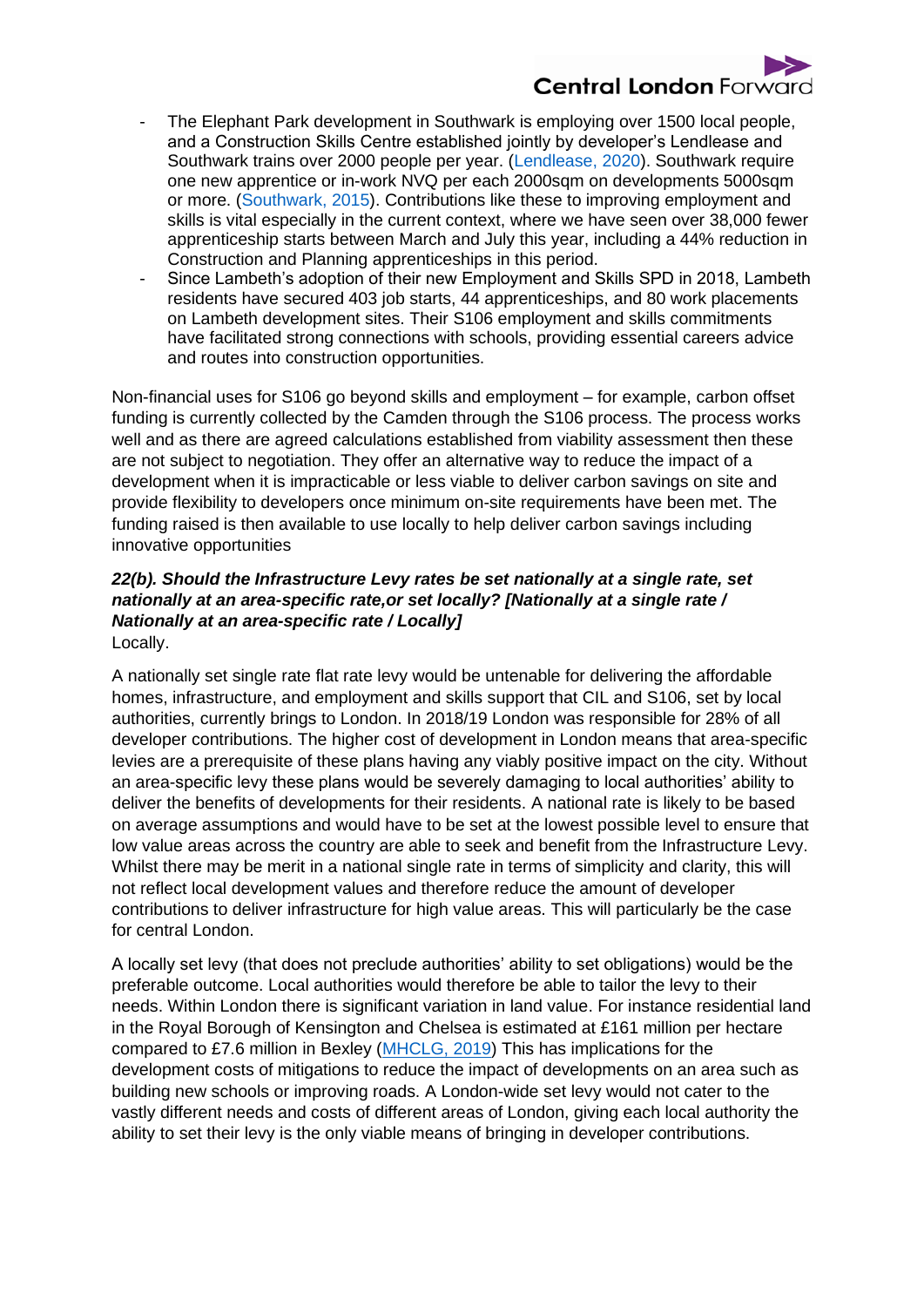

*22(c). Should the Infrastructure Levy aim to capture the same amount of value overall, or more value, to support greater investment in infrastructure, affordable housing and local communities? [Same amount overall / More value / Less value / Not sure. Please provide supporting statement.]* 

Same amount overall or more value

The Infrastructure Levy should aim to capture the same or more value to support both financial and non-financial investment in physical and social infrastructure.

*22(d). Should we allow local authorities to borrow against the Infrastructure Levy, to support infrastructure delivery in their area? [Yes / No / Not sure. Please provide supporting statement.]* N/A

*23. Do you agree that the scope of the reformed Infrastructure Levy should capture changes of use through permitted development rights? [Yes / No / Not sure. Please provide supporting statement.]* N/A

*24(a). Do you agree that we should aim to secure at least the same amount of affordable housing under the Infrastructure Levy, and as much on-site affordable provision, as at present? [Yes / No / Not sure. Please provide supporting statement.]*  N/A

*24(b). Should affordable housing be secured as in-kind payment towards the Infrastructure Levy, or as a 'right to purchase' at discounted rates for local authorities? [Yes / No / Not sure. Please provide supporting statement.]* N/A

*24(c). If an in-kind delivery approach is taken, should we mitigate against local authority overpayment risk? [Yes / No / Not sure. Please provide supporting statement.]*  N/A

*24(d). If an in-kind delivery approach is taken, are there additional steps that would need to be taken to support affordable housing quality? [Yes / No / Not sure. Please provide supporting statement.]* N/A

*25. Should local authorities have fewer restrictions over how they spend the Infrastructure Levy? [Yes / No / Not sure. Please provide supporting statement.]*  Yes.

While guidance from central government would be welcomed, local authorities should be able to set and implement the policies which define how the Infrastructure Levy is used in their areas.

# *25(a). If yes, should an affordable housing 'ring-fence' be developed? [Yes / No / Not sure. Please provide supporting statement.]*

This should be decided at a local level.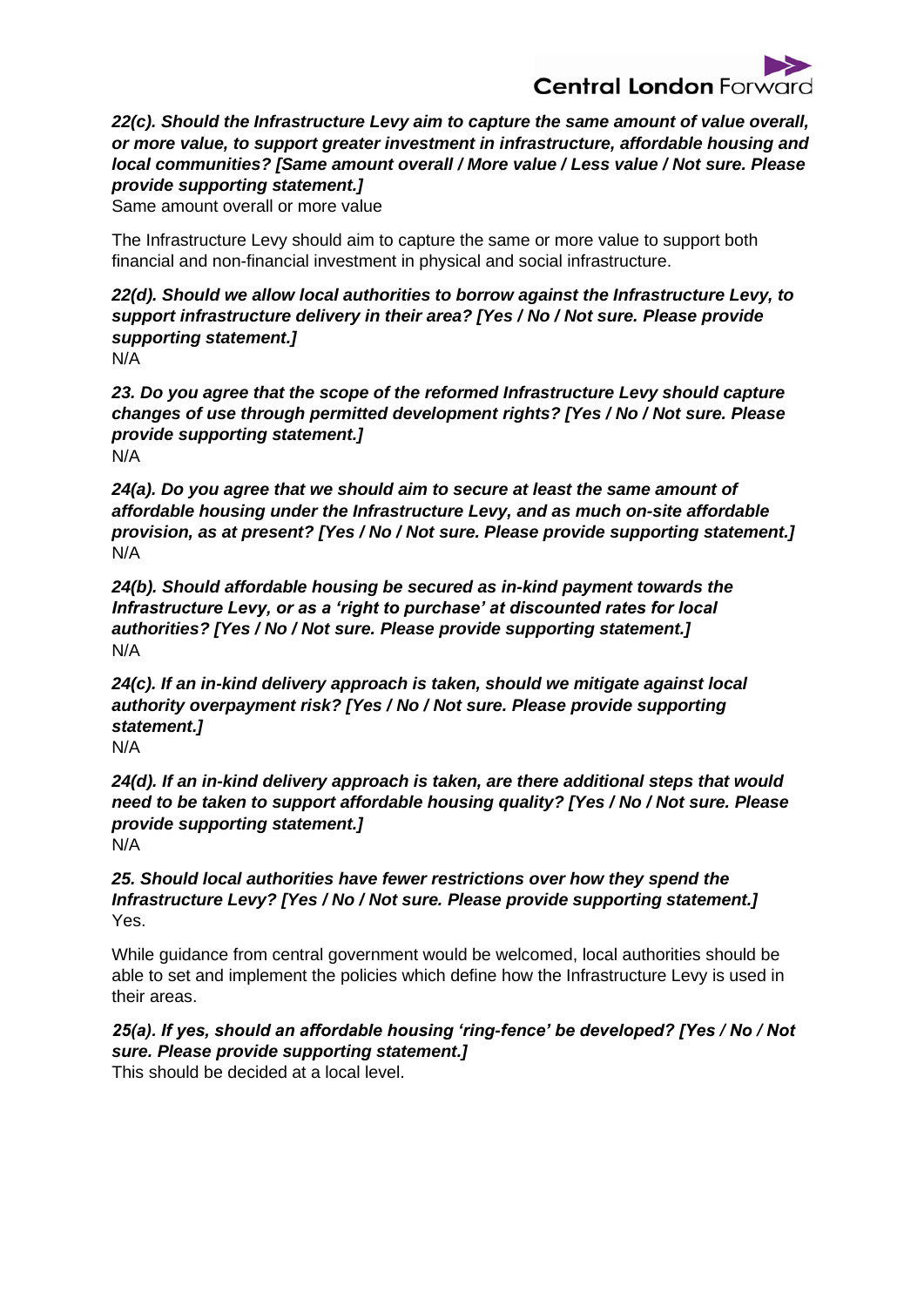

#### *Response to Proposal 16 We intend to design a quicker, simpler framework for assessing environmental impacts and enhancement opportunities that speeds up the process while protecting and enhancing the most valuable and important habitats and species in England.*

Whilst the clarification and reduction in the complexities and duplication of Strategic Environmental Assessment and Environmental Impact Assessment (EIA) and related regimes is supported there are concerns that this could be used to dilute and undermine the importance of adequately assessing environmental impact. There is also conflict in automatic approvals for sites that would need to be subject to EIA.

Overall, planning policy should not restrict a local authority in its aim to go beyond the National Objective levels and aim for the more stringent World Health Organisation guidelines to protect the health of residents, workers, and visitors. For example, overheating will be an issue everywhere but is of particular concern in London and other built up areas due to the effect of the urban heat island. If consideration of overheating is not effectively built into the design then the increase in active cooling will also further contribute to the build-up of heat. This will then cause problems for those who are vulnerable and those who are not able to afford to cool their homes.

In addition, we recommend a presumption against the demolition of existing buildings. While a new building may be more efficient in pure regulated energy terms, it generally takes a significant amount of time for the embodied carbon from the demolished building to be saved in the new building. The whole life carbon impact of any development should be considered, to take account of the embodied carbon within the existing building

There is insufficient coverage given to recognising the value of private trees and the need to change the current system to allow greater protection of existing trees.

#### *Proposal 18. To complement our planning reforms, we will facilitate ambitious improvements in the energy efficiency standards for buildings to help deliver our world-leading commitment to net-zero by 2050.*

The improvements to energy efficiency nationally are a welcome and positive move. It is welcome that the government is committed to net-zero carbon by 2050. But for many of our members this will be a step backwards in their ambition on stricter targets which they are already successfully working to meet with developers and communities. Local areas should be enabled to go above and beyond national targets, not only on net-carbon but in other aspects of the system such as affordability and quality.

# **Delivering change**

#### *26. Do you have any views on the potential impact of the proposals raised in this consultation on people with protected characteristics as defined in section 149 of the Equality Act 2010?*

There are number of aspects of the White Paper which need to be considered through the lens of the Equality Act 2010. As stated earlier in our submission, we have significant concerns that the move to a digital-only system will reduce the opportunities for people who are digitally excluded to comment on developments and planning in their area. Protected characteristics including disability, race and age should all be considered here. Populations which are more likely to be transient, including young people and recent immigrants, are less likely to have the opportunity to comment on Local Plans as opposed to individual development. Centralisation of the planning process, and reduction in the ability of councils